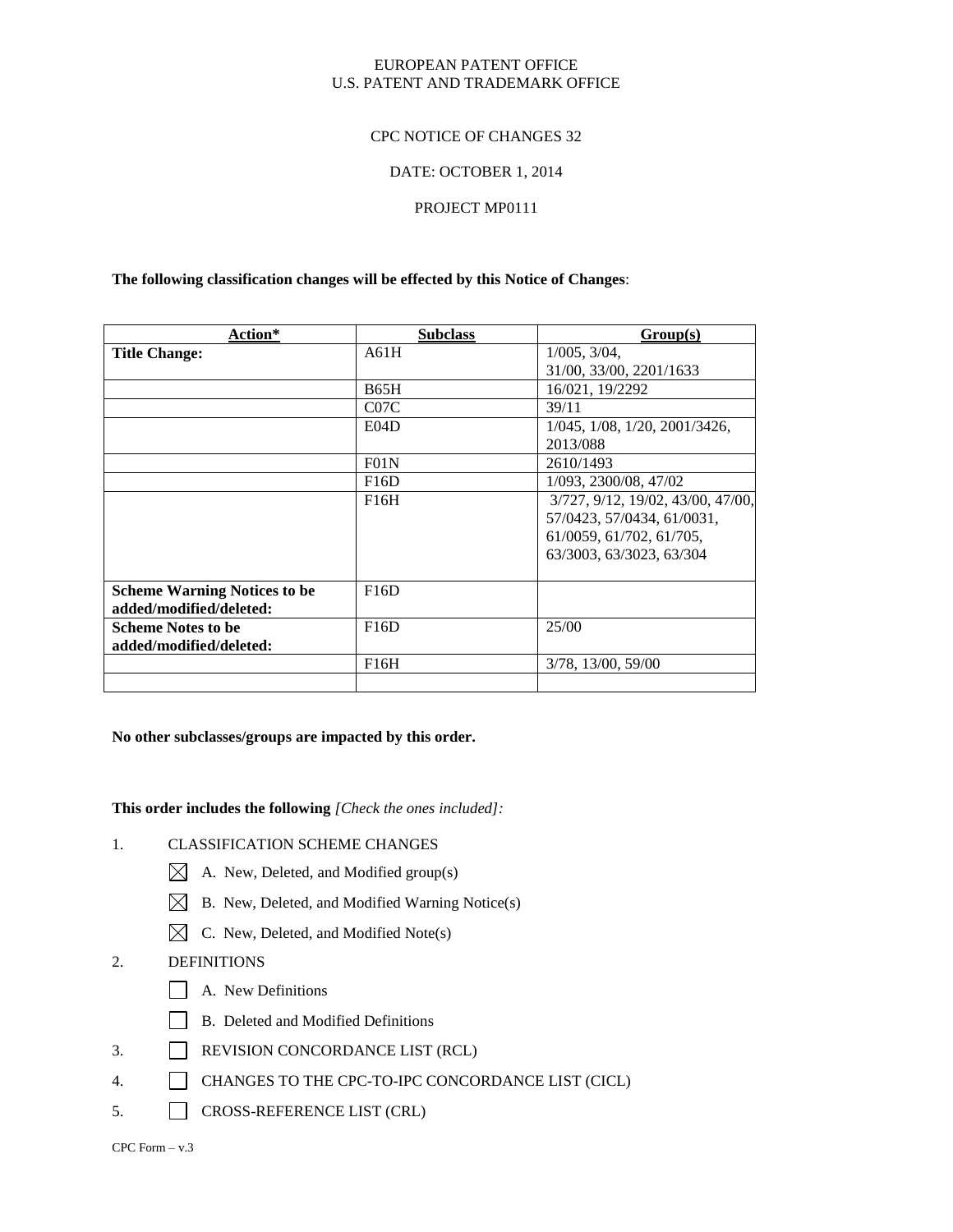# DATE: OCTOBER 1, 2014

## PROJECT MP0111

# 1. CLASSIFICATION SCHEME CHANGES

## A. New, Deleted, and Modified group(s)

### SUBCLASS Various

| Type*            | Symbol                    | Indent | Title (new or modified)                                                                      |  |
|------------------|---------------------------|--------|----------------------------------------------------------------------------------------------|--|
|                  |                           | Level  | "CPC only" text should be enclosed in {curly brackets}                                       |  |
| M                | A61H1/005                 |        | {Moveable, e.g. vibrating or oscillating, platform for standing,                             |  |
|                  |                           |        | sitting, laying, leaning or kneeling}                                                        |  |
| M                | A61H3/04                  |        | Wheeled walking aids for disabled persons {(A61H 3/06 takes)                                 |  |
|                  |                           |        | precedence) }                                                                                |  |
| M                | A61H31/00                 |        | Artificial respiration or heart stimulation ({blood pumps A61M 1/10;                         |  |
|                  |                           |        | } artificial respiration by treatment with gas or air, e.g. mouth-to-                        |  |
|                  |                           |        | mouth respiration A61M 16/00; applying electric currents by contact                          |  |
|                  |                           |        | electrodes for stimulation, e.g. heart pace-makers A61N 1/36{;                               |  |
|                  |                           |        | teaching or training models, demonstration models for medical                                |  |
| $\mathbf{M}$     | A61H33/00                 |        | purposes G09B 23/288})<br>Bathing devices for special therapeutic or hygienic purposes (A61H |  |
|                  |                           |        | 35/00 takes precedence; {sprays acting on a body or body part not                            |  |
|                  |                           |        | immersed in water A61H 9/00; means for washing bed-ridden                                    |  |
|                  |                           |        | persons A61G 7/0005; } for sub aquatic intestinal cleaning                                   |  |
|                  |                           |        | A61M 9/00; {isolation chambers A61M 21/0094; }electric or                                    |  |
|                  |                           |        | magnetic baths, applying ionised fluids A61N 1/44{; heater for bath                          |  |
|                  |                           |        | tubs F24H 1/0081})                                                                           |  |
| M                | A61H2201/1633             |        | Seat (A61H 2201/0149 takes precedence)                                                       |  |
|                  |                           |        |                                                                                              |  |
| М                | B65H16/021                |        | {Multiple web roll supports}                                                                 |  |
| M                | B65H19/2292               |        | {Removing cores or mandrels from web roll after winding}                                     |  |
|                  |                           |        |                                                                                              |  |
| M                | C07C39/11                 |        | alkylated hydroxy benzenes containing also acyclically bound                                 |  |
|                  |                           |        | hydroxy groups, e.g. saligenol                                                               |  |
|                  |                           |        |                                                                                              |  |
| M                | E04D1/045                 |        | {Vaulted roofing elements laid alternately side-up and side-down,                            |  |
|                  |                           |        | e.g. monks and nuns tiles}                                                                   |  |
| M                | E04D1/08                  |        | of plastics; {of asphalt;} of fibrous materials                                              |  |
| $\mathbf M$<br>M | E04D1/20<br>E04D2001/3426 |        | of plastics; {of asphalt;} of fibrous materials<br>{Threaded elements, e.g. screws or bolts} |  |
|                  |                           |        |                                                                                              |  |
| M                | E04D2013/088              |        | {De-icing devices or snow melters}                                                           |  |
| M                | F01N2610/1493             |        | Means for prevention of clogging, e.g. purging                                               |  |
|                  |                           |        |                                                                                              |  |
| M                | F16D1/093                 |        | using one or more elastic segmented conical rings forming at least                           |  |
|                  |                           |        | one of the conical surfaces, the rings being expanded or contracted to                       |  |
|                  |                           |        | effect clamping (F16D 1/091 takes precedence)                                                |  |
| M                | F16D47/02                 |        | of which at least one is a coupling (elastic attachment of clutch parts,                     |  |
|                  |                           |        | see the groups for the clutches {clutch flywheels with damping                               |  |
|                  |                           |        | devices F16F 15/10})                                                                         |  |
| M                | F16D2300/08               |        | Details or arrangements of sealings not provided for in group F16D                           |  |
|                  |                           |        | 3/84                                                                                         |  |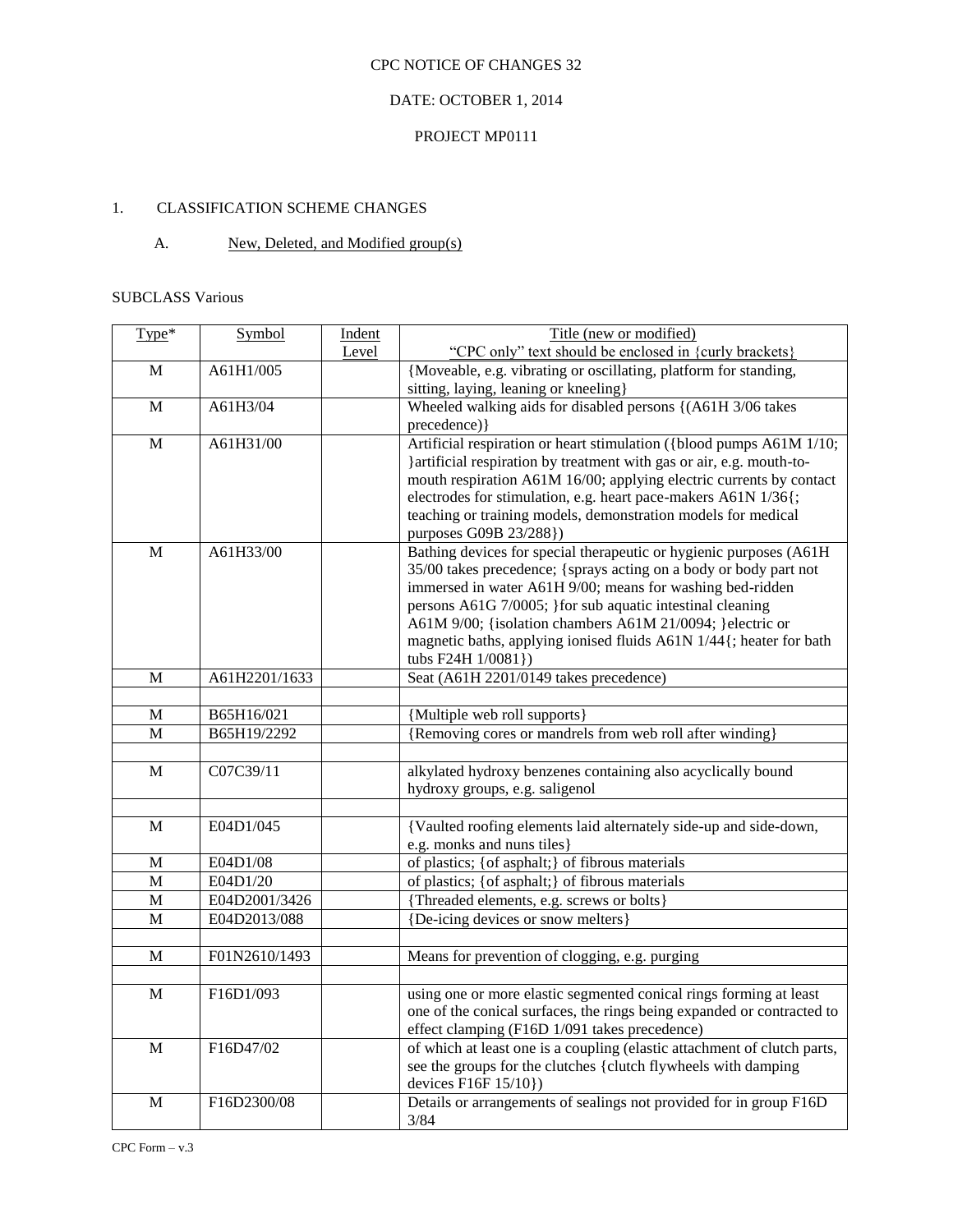## DATE: OCTOBER 1, 2014

## PROJECT MP0111

| M | F16H 3/727   | { with at least two dynamo electric machines for creating an electric<br>power path inside the gearing, e.g. using generator and motor for a<br>variable power torque path (special adapted for a hybrid electric<br>vehicle B60K 6/20)}                                                                                                   |
|---|--------------|--------------------------------------------------------------------------------------------------------------------------------------------------------------------------------------------------------------------------------------------------------------------------------------------------------------------------------------------|
| M | F16H 9/12    | engaging a pulley built-up out of relatively axially-adjustable parts<br>in which the belt engages the opposite flanges of the pulley directly<br>without interposed belt-supporting members                                                                                                                                               |
| M | F16H 19/02   | for interconverting rotary {or oscillating} motion and reciprocating<br>motion                                                                                                                                                                                                                                                             |
| M | F16H 43/00   | Other fluid gearing, e.g. with oscillating input or output { (generating<br>mechanical vibrations of infrasonic or sonic frequency B06B;<br>percussive tools B25D 9/00; mine roof supports for step by step<br>movement E21D 23/00; reciprocating-piston machines without<br>rotary main shaft F01B 11/08; fluid pressure actuators F15B)} |
| M | F16H 47/00   | Combinations of mechanical gearing with fluid clutches or fluid<br>gearing (conjoint control of driveline clutches and change-speed<br>gearing in vehicles B60W 10/02, B60W 10/10)                                                                                                                                                         |
| M | F16H 57/0423 | {Lubricant guiding means mounted or supported on the casing, e.g.<br>shields or baffles for collecting lubricant, tubes or pipes (means for<br>guiding lubricant into an axial channel of a shaft F16H 57/0426;<br>lubrication by injection, injection nozzles or tubes therefore F16H<br>57/0456                                          |
| M | F16H 57/0434 | {relating to lubrication supply, e.g. pumps (arrangement of pumps<br>F16H 57/0441); Pressure control (grooves with pumping effect for<br>supplying lubricant F16H 57/0428; generation and variation of line<br>pressure for transmission control F16H 61/0021)}                                                                            |
| M | F16H 61/0031 | {using auxiliary pumps, e.g. pump driven by a different power<br>source than the engine)                                                                                                                                                                                                                                                   |
| M | F16H 61/0059 | {Braking of gear output shaft using simultaneous engagement of<br>friction devices applied for different gear ratios}                                                                                                                                                                                                                      |
| M | F16H 61/702  | {using electric or electrohydraulic control means}                                                                                                                                                                                                                                                                                         |
| M | F16H 61/705  | {using hydraulic and mechanical control means}                                                                                                                                                                                                                                                                                             |
| M | F16H 63/3003 | {Band brake actuating mechanisms}                                                                                                                                                                                                                                                                                                          |
| M | F16H 63/3023 | {the final output mechanisms comprising elements moved by fluid<br>pressure (band brake actuating mechanisms F16H 63/3003)}                                                                                                                                                                                                                |
| M | F16H 63/304  | {the final output mechanisms comprising elements moved by<br>electrical or magnetic force (band brake actuating mechanisms F16H<br>$63/3003$ }                                                                                                                                                                                             |

 $*N$  = new entries, C = entries with modified file scope, M = subclasses or groups do not impact the file scope,  $D =$  deleted entries,  $U =$  entries that are unchanged, but presented in order to show the hierarchy of the scheme to simplify understanding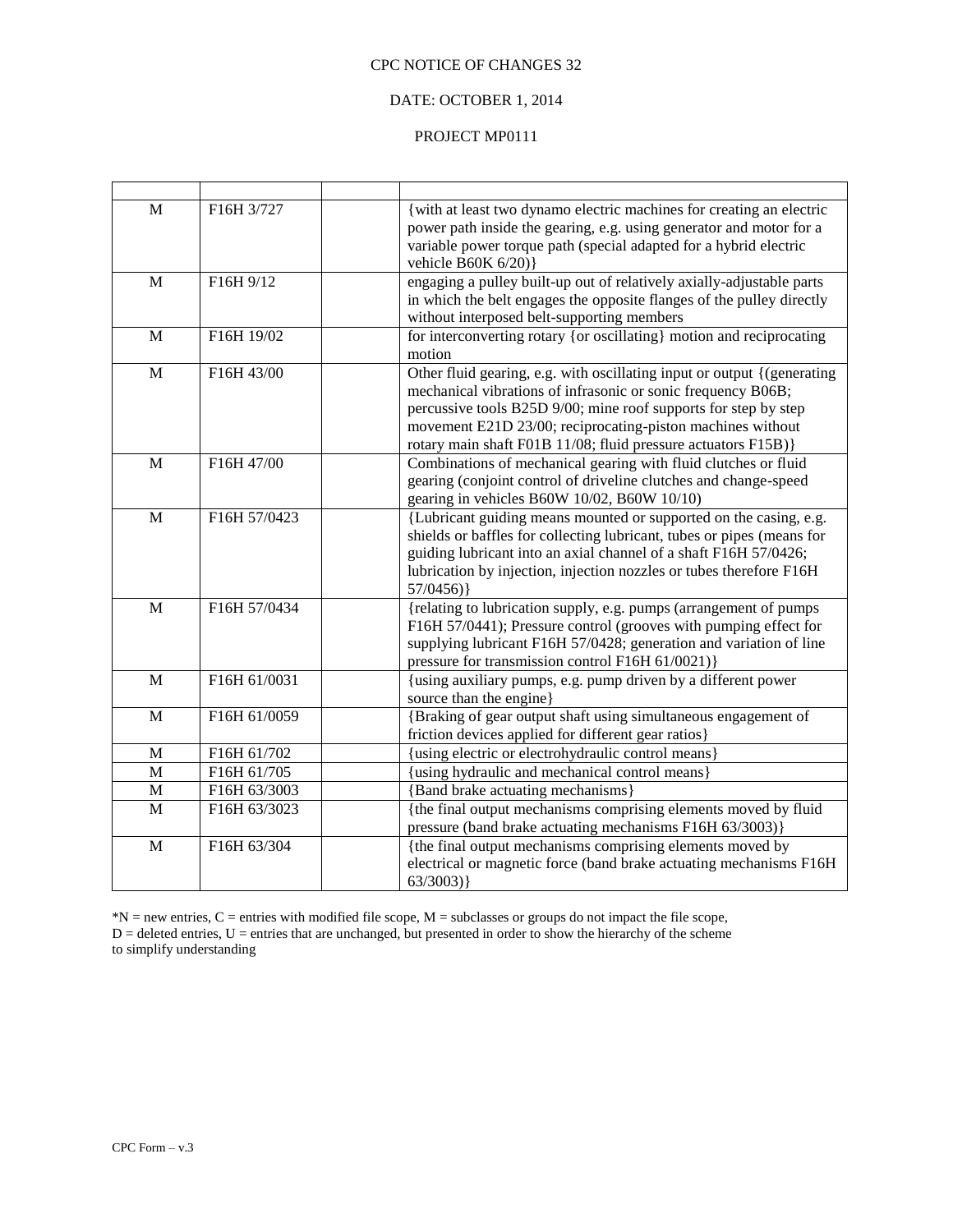# DATE: OCTOBER 1, 2014

#### PROJECT MP0111

# B. New, Deleted, and Modified Warning notice(s)

### SUBCLASS F16D - COUPLINGS FOR TRANSMITTING ROTATION; CLUTCHES; BRAKES

| $Type*$      | Location  | Old Warning notice                   | New/Modified Warning notice                                              |
|--------------|-----------|--------------------------------------|--------------------------------------------------------------------------|
| $\mathbf{M}$ | F16D      | <b>WARNING</b>                       | <b>WARNING</b>                                                           |
|              | (WARNING) |                                      |                                                                          |
|              |           | The following IPC groups are         | The following IPC groups are not used                                    |
|              |           | not used in the CPC scheme.          | in the CPC scheme. Subject matter                                        |
|              |           | Subject matter covered               | covered by these groups is classified in                                 |
|              |           | by these groups is classified        | the following CPC groups:                                                |
|              |           | in the following CPC groups:         |                                                                          |
|              |           |                                      | F16D 3/19 covered by F16D 3/50;                                          |
|              |           | F16D 3/19 covered by F16D            | F16D 3/27 covered by F16D 3/265;                                         |
|              |           | 3/50;                                | F16D 27/07 covered by F16D 27/06,                                        |
|              |           | F16D 3/27 covered by F16D<br>3/26 B; | F16D 27/14;                                                              |
|              |           | F16D 13/69 covered by                | F16D 48/12 covered by B60K 23/0808;<br>F16D 65/35 covered by F16D 63/00. |
|              |           | F16D 13/52, F16D 13/64 C,            |                                                                          |
|              |           | F16D 13/68 B;                        |                                                                          |
|              |           | F16D 27/07 covered by                |                                                                          |
|              |           | F16D 27/06, F16D 27/14;              |                                                                          |
|              |           | F16D 28/00 covered by                |                                                                          |
|              |           | F16D 27/00 B;                        |                                                                          |
|              |           | F16D 41/061 covered by               |                                                                          |
|              |           | F16D 41/06 F;                        |                                                                          |
|              |           | F16D 41/063 covered by               |                                                                          |
|              |           | F16D 41/06 C, F16D 41/06             |                                                                          |
|              |           | D;                                   |                                                                          |
|              |           | F16D 41/064 covered by               |                                                                          |
|              |           | F16D 41/06 H;                        |                                                                          |
|              |           | F16D 41/066 covered by               |                                                                          |
|              |           | F16D 41/06H3, F16D                   |                                                                          |
|              |           | 41/06H3B;                            |                                                                          |
|              |           | F16D 41/067 covered by               |                                                                          |
|              |           | F16D 41/06H3C;                       |                                                                          |
|              |           | F16D 41/069 covered by               |                                                                          |
|              |           | F16D 41/06 G;                        |                                                                          |
|              |           | F16D 48/12 covered by                |                                                                          |
|              |           | B60K 23/08 B;                        |                                                                          |
|              |           | F16D 65/35 covered by                |                                                                          |
|              |           | F16D 63/00.                          |                                                                          |

 $N = new warning, M = modified warning, D = deleted warning$